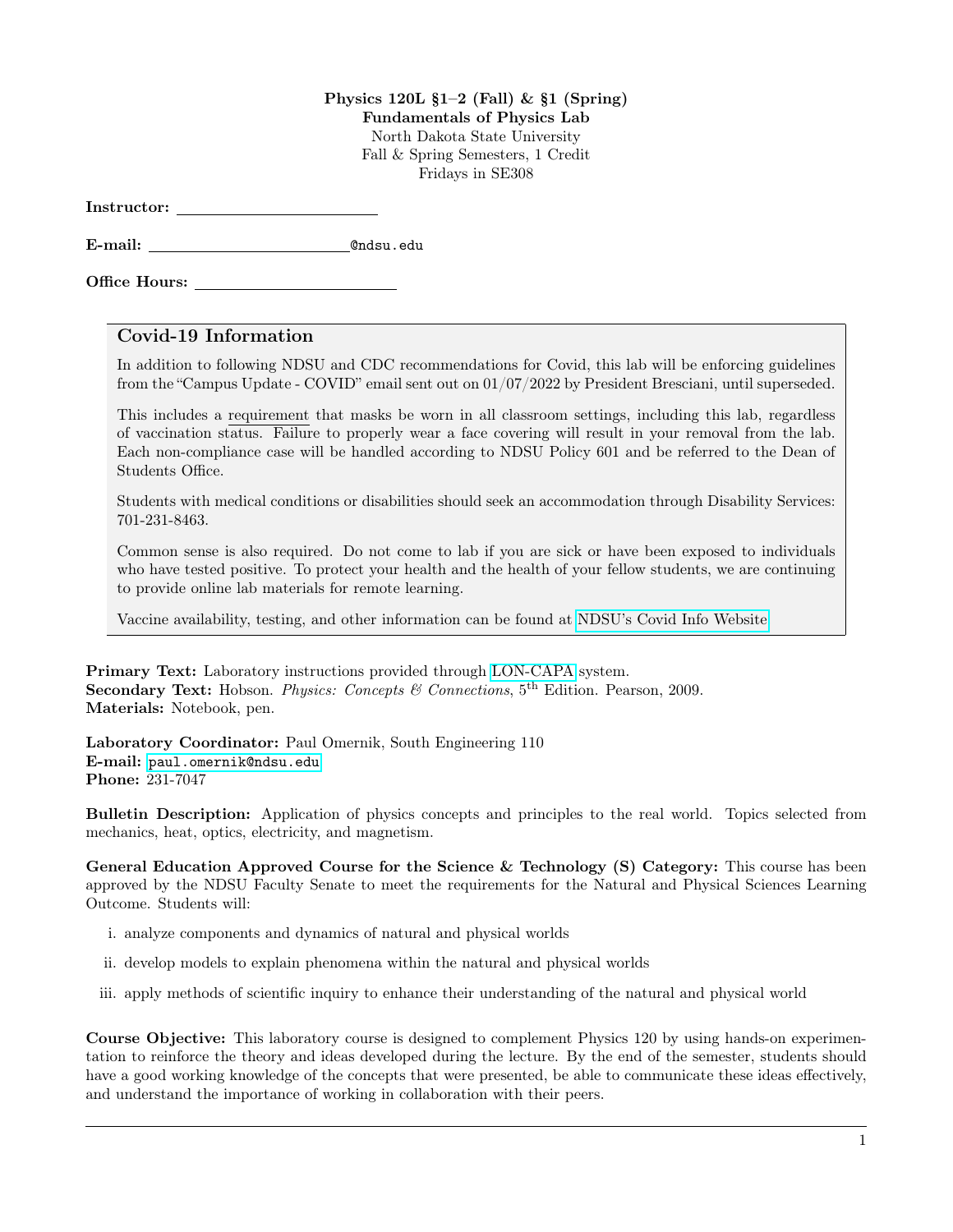Class Expectations: Students are expected to attend all laboratory exercises and to have read the relevant material prior to each meeting. Students are expected to treat the instructor and fellow students with respect; this includes arriving to the lab in a timely fashion to avoid disturbing the class.

Students should pair off and sit no more than two to a table. Obvious caveats are if there are more than 24 students in the lab, or if a piece of equipment is broken and irreplaceable on short order. If you feel the desire to sit near friends, sit at adjoining tables, but the two-student-per-table requirement still exists, and each pair of students are expected to turn in their own lab.

Students are also expected to treat all lab equipment properly. This includes, but is not limited to, experimentspecific equipment, lab computers, desks, and stools. Damaging or defacing department property in any way is not acceptable. Students caught being malicious to equipment will be expelled from the class.

The only personal effects students are expected to provide are a pen or pencil, and a notebook. Other personal items should be kept stowed away from the lab tables. Lab rooms are active environments: people are moving around, equipment is constantly in flux, and some labs deal with liquids.

Specifically, it is department policy that phones should be silenced and put away during your time in the lab. If your phone is damaged because it was not put away, you are responsible for anything that happens to it.

Class Procedure: Each lab period will begin with a brief discussion of theory and ideas which are relevant to the lab, as well as an overview of the lab procedure. In order for me to keep this brief, it is necessary for you to have read the lab material before class begins.

After work on the lab has begun, I will check with each group to make sure the experiment is proceeding satisfactorily. If you have any questions during the lab or are in need of clarification, please do not hesitate to ask me immediately.

Assignments and Grading: I will grade your assignments based on several criteria. Taken into account will be demonstration of your knowledge of the material, your ability to use the scientific method to arrive at a conclusion, and your ability to effectively communicate that conclusion. Error in your results will not affect the grade you receive, so long as you provide a reasonable explanation for the error. If you notice errors in your results during class time, please let me know and we may be able to correct the problem.

Each lab will be accompanied by a lab worksheet. These worksheets must be completed and returned one week after the associated lab period. Extenuating circumstances may allow for late homework to receive partial credit, but in general, late homework will not be accepted.

Your grade is calculated from the sum of your weekly worksheet scores. Each worksheet will be worth ten (10) points. The fully-completed assignment with the lowest non-zero score during the semester will be dropped. Failing to follow the lab procedure to completion is a zero, and will not count toward the dropped lab.

Your final grade in Physics 110L will be based on the following scale:

 $A - > 90\%$  $B - > 80\%$  $C - > 70\%$  $D - > 60\%$  $F -  $60\%$ .$ 

Failure to turn in one lab assignment will reduce your final grade by one letter. Failure to turn in two or more lab assignments will result in automatic failure of the course.

General Education Outcomes & Student Learning Assessment: Weekly worksheets will assess the degree of having reached our General Education Approved learning outcomes in the three categories outlined above, and reiterated here.